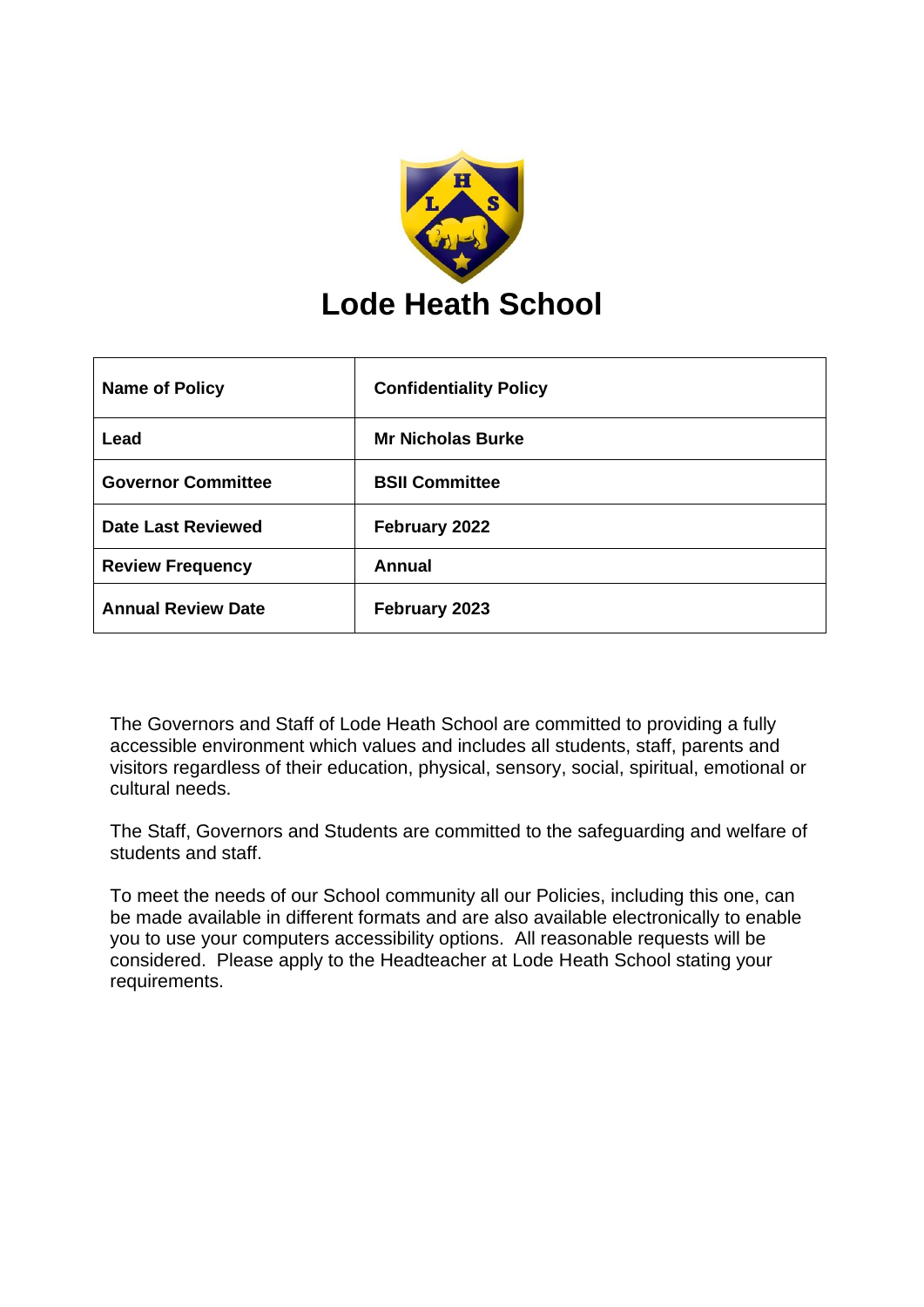# **POLICY ON CONFIDENTIALITY**

# **Aim**

The overarching purpose of this policy is to clarify for students, parents, governors, support agencies and staff the position taken by Lode Heath School towards the sharing of information given by students in confidence to members of staff.

## **Objectives**

- To clarify the School's understanding of confidentiality.
- To clarify the means by which students will know that assurances of absolute confidentiality cannot be given by any member of staff.
- To enable students and staff to recognise that students do, in many circumstances, have the right to confidentiality.
- To state the principles upon which staff should make a judgement about confidentiality and information sharing.
- To make clear the relationship between Lode Heath's approach to the issue of confidentiality and information sharing and our aspirations to safeguard and serve the interests of all students whilst fulfilling legal responsibilities.
- To state the protocol which will be followed in the event of a disclosure of sexual activity involving students below 13 years old and between 13 and 16 years old.

## **What is confidential information?**

At Lode Heath School this is defined as : 'Information of some sensitivity, which is not already lawfully in the public domain or readily available from another public source and which has been shared in a relationship where the person giving the information expected and/or understood that it would not be shared with others'.

## **Confidentiality and the ethos of Lode Heath School**

As a School committed to the safeguarding and wellbeing of all its students, Lode Heath believes that students are entitled to a level of confidentiality which engenders trust between students and staff. If this is not present, then students will be reluctant to disclose or seek help when they are experiencing difficulties. However, whilst holding to this principle Lode Heath recognises that absolute assurances of confidentiality cannot be given and both staff and students must accept that information which suggests a pupil's safety and/or wellbeing are at risk, will be passed on to a third party on a need to know basis to enable their needs to be addressed.

A statement of the School's position regarding confidentiality and information sharing is found within pupil organisers. It is further highlighted in assemblies and by staff to students when assurances are sought. (This forms part of staff training for induction and annual Child Protection reminders).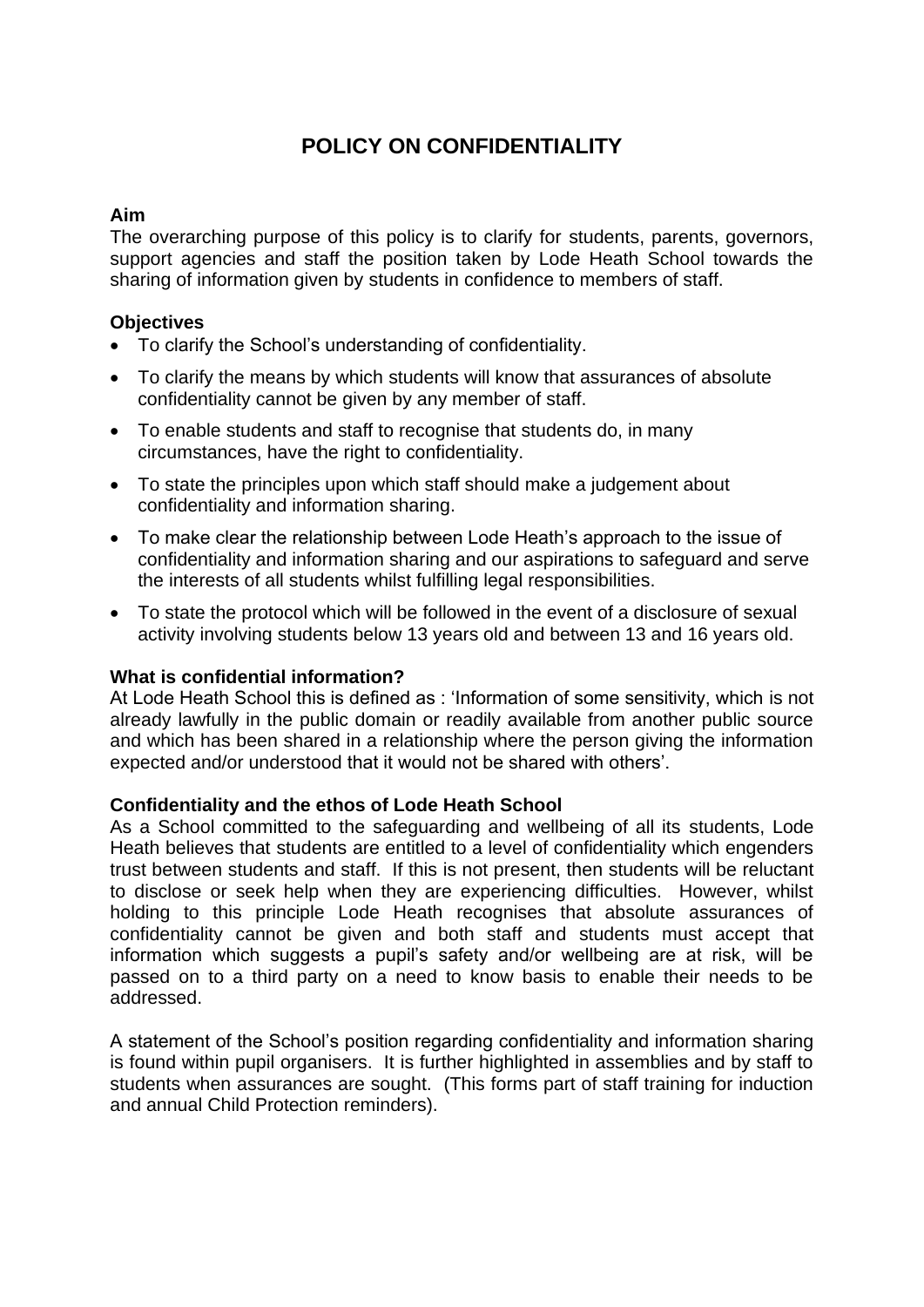# **Pupil Entitlement to Confidentiality**

The School recognises the validity of the U.N. Convention on the Rights of the Child which states in Article 16 that the child has the right for "privacy" and in Article 12 to "be heard, express opinions and be involved in decision making". These principles underpin the students' right to expect that the professionals in whose care they find themselves will recognise and respect this entitlement. In the same spirit, students must recognise that staff are contractually bound to pass on any information that suggests a pupil's safety and/or wellbeing are at risk. In practice for staff this means:

- not gossiping
- not rushing to inform other staff, parents/carers or agencies against the child's wishes
- seeking the child's permission to pass on the information other than in exceptional circumstances

# **The Legal Framework for Staff**

Whilst there is no specific law governing confidentiality and children and, therefore, no legal duty for staff to pass on information, staff are contractually bound to pass on to the DMS any disclosed information about the physical, emotional or sexual abuse of students.

Under the common law duty of confidentiality any personal information given or received in confidence for one purpose may not be used for a different purpose or passed to anyone else without the consent of the provider. The exception to this principle is information necessary to safeguard the child. If a member of staff makes the decision to share information disclosed to them he/she should be able to justify doing this.

## **Guidelines for staff on making the decision to maintain or break confidentiality**

The general principle on which to make this decision is found in the Solihull MBC's recommended guidance for confidentiality in schools and is as follows:

 "If a pupil is clearly competent to make their own decisions, breaking confidentiality against their expressed wish should only be considered where failure to do so places the pupil, or other people, at risk of immediate and significant harm".

If a member of staff decides to maintain confidentiality and offer advice to the pupil they must be mindful of the following guidelines which formed advice given to medical professionals after the Gillick ruling of 1985 and which are recognised as having a wider application to those working with young people.

Advice can be offered in confidence to young people under 16 providing the following are met:

- The young person understands the advice being given.
- The young person cannot be persuaded to inform their parents and seek their support.
- The young person is likely to continue with risky behaviours.
- Their physical and mental health are likely to suffer unless they receive services or advice.